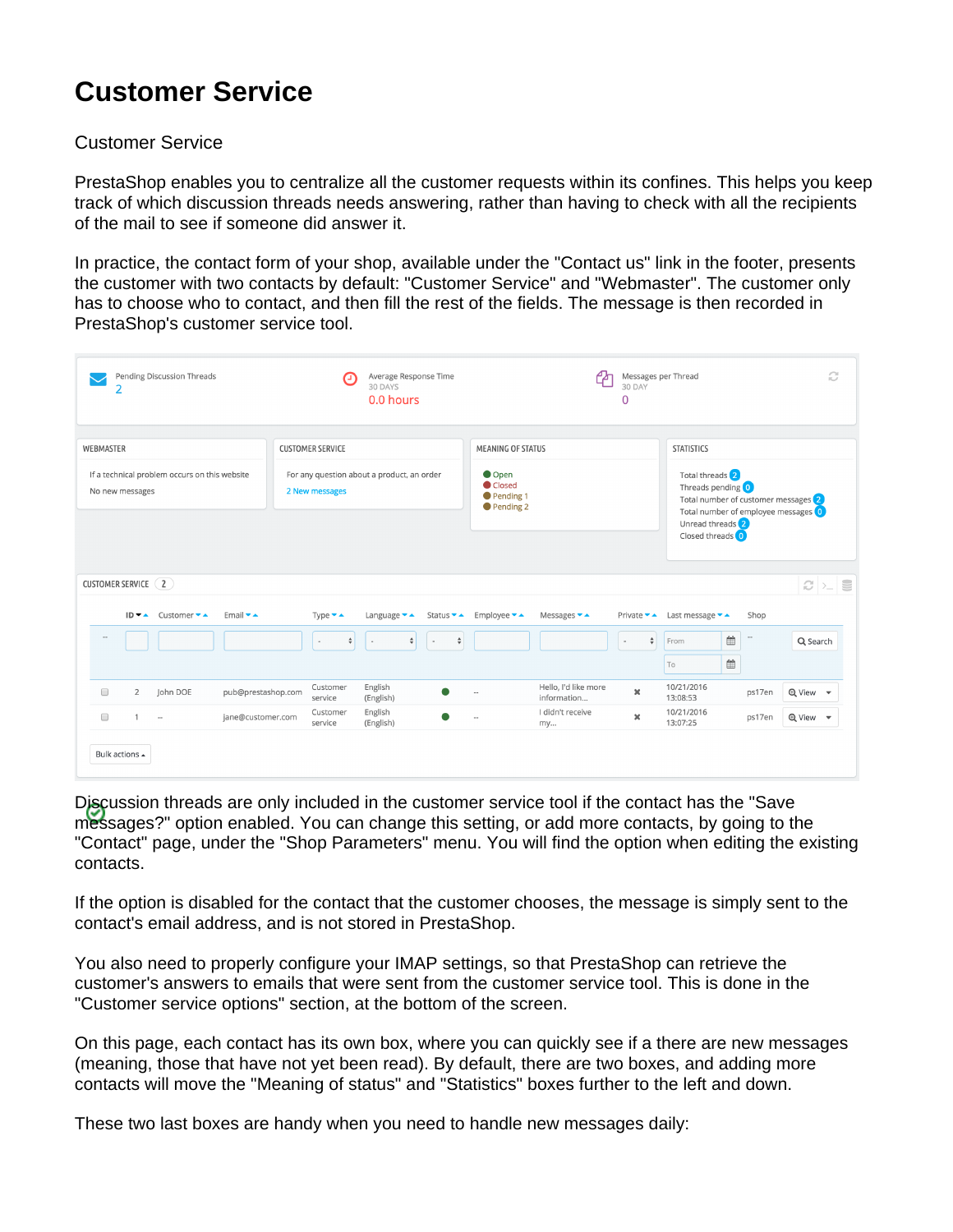- **Meaning of status**. A simple reminder of the color codes that your team can apply to a discussion thread.
- **Statistics**. An overview of the global activity of your customer service since the beginning.

Further below is the list of received messages, both old and new.

You can edit a couple options at the bottom of the page, which apply to all contacts:

- **Allow file uploading**. Whether the customer can attach a file to the message. This can be useful in case of visual issues on the front-page, as the customer can send you screen captures.
- **Default message**. The default template for your employees' answer. Keep it simple, so that it can adapt to many situations, even if it needs a little editing for each case.

You can contact your customers via each order's page too, where you can send pre-defined messages. These messages are managed in the "Order Messages" page, also under the "Customer service" menu.

Finally, the bottom of the page features the "Customer service options" section, where you can set many options pertaining to your mail (IMAP) server.

#### **Handling Customer Service Messages**

Each conversation with a customer can be entirely handled through PrestaShop's complete interface, without having to use an email client such as Outlook or Thunderbird.

|                   |                                                              |                                              |                                                                                 | Reply to the next unanswered message in this thread $\blacktriangleright$ |
|-------------------|--------------------------------------------------------------|----------------------------------------------|---------------------------------------------------------------------------------|---------------------------------------------------------------------------|
| Mark as "handled" | Mark as "pending 1" (will be answered later)                 | Mark as "pending 2" (will be answered later) | Forward this discussion to another employee                                     |                                                                           |
|                   | John DOE (pub@prestashop.com)<br><b>To: Customer service</b> |                                              | 1 order(s) validated for a total amount of €33.99<br>Customer since: 10/20/2016 |                                                                           |
|                   | ■-10/21/2016 - ⊙ 13:08<br>Please advise about this product.  |                                              |                                                                                 |                                                                           |
|                   |                                                              |                                              |                                                                                 |                                                                           |

In the conversation list, click on a row to view the conversation's details:

- You can apply a handful of actions to a discussion, in order to quickly sort them and thus handle them quicker. There are 4 available actions: **Mark as "handled"** or **"Re-open"**. Changes the discussion's status to "Closed" or "Open".
	- **Mark as "pending 1"** and **Mark as "pending 2"**. These two statuses are internal: their meaning is up to your team. You may even choose to not use them, and only rely on "Closed" and "Open".
	- **Forward this discussion to another employee**. From the moment an employee has started replying to a customer message, he becomes in charge of the customer's request. If during the discussion it turns out another employee should handle, you can use that button to attribute it to another employee through a drop-down list. That other employee will receive a notification about it. If the person you want to forward this discussion to is not available in the list, choose "Someone else" in the drop-down list and two options will appear, enabling you to indicate the email address of the recipient and a comment about your message.
- **Reply to the next unanswered message in this thread**. Takes you to the next unanswered message in the thread so that you can answer it directly.

### Essential details are available:

- Customer name and email, which you can click on to access the customer's information (when it is a registered customer).
- Number of orders, total amount spent and date of registration for the customer (when it is a registered customer).
- Time and date of the message.
- Finally, the message itself.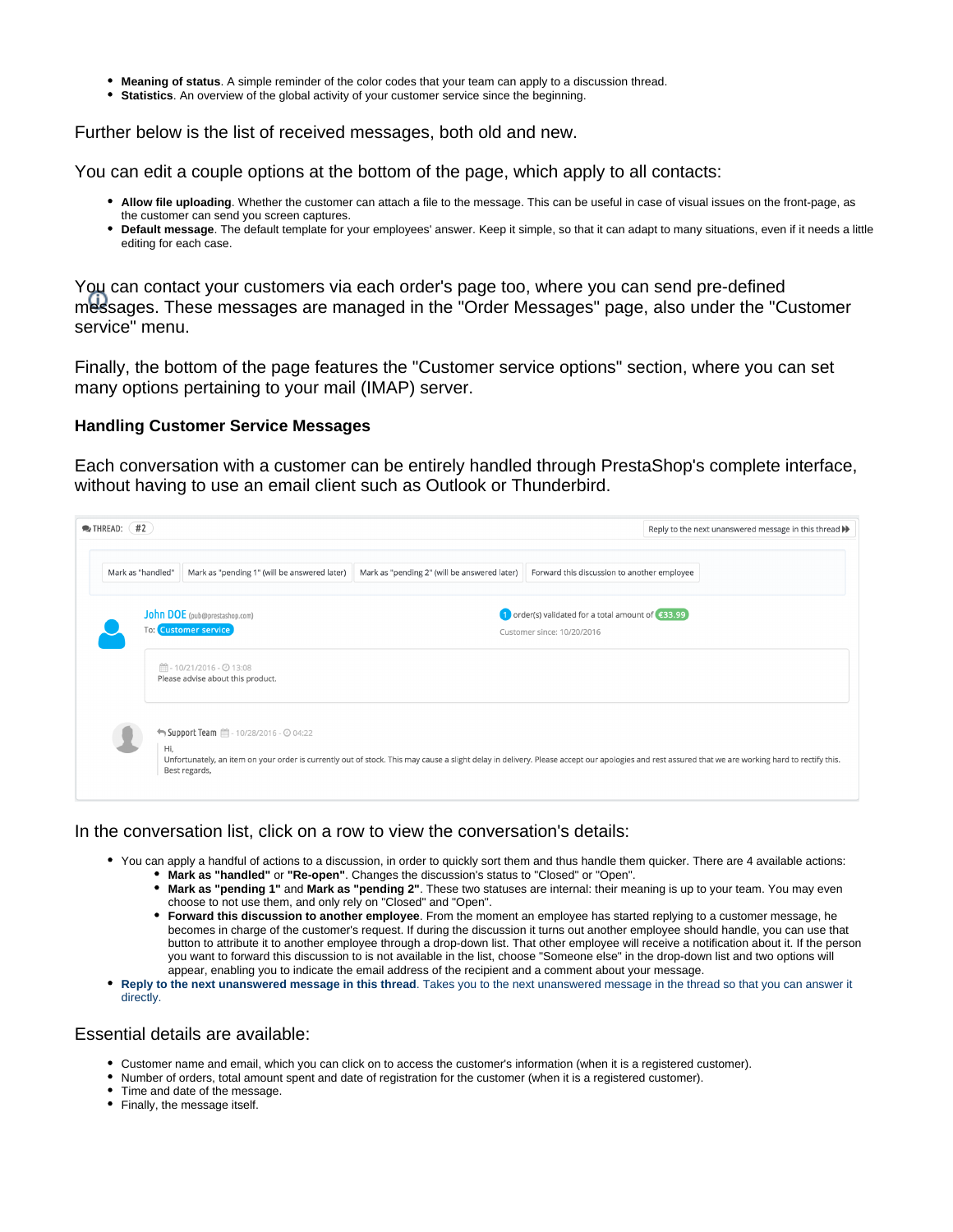To reply to this thread, simply use the form with your default message (as set in "Contact options" section of the "Customer service" page), and click "Send".

At the bottom of the page, the "Orders and messages timeline" gives you a clear chronological view of the events pertaining to this discussion thread. When it is tied to an order, you will also have the order details.

| © ORDERS AND MESSAGES TIMELINE |                                                                                                                                                                                                                      |
|--------------------------------|----------------------------------------------------------------------------------------------------------------------------------------------------------------------------------------------------------------------|
|                                | ■ 03/21/2014 - ⊙ 10:53<br>僵<br>Order #1<br>Status Payment error<br>See more                                                                                                                                          |
|                                | ■ 03/24/2014 - ⊙ 06:02<br>Message to<br>Please advise about this product.                                                                                                                                            |
|                                | ■ 03/25/2014 - ⊙ 10:37<br>E<br>Order #1<br><b>Status Delivered</b><br>See more                                                                                                                                       |
|                                | ■ 03/26/2014 - ⊙ 11:31<br>Message to John DOE<br>Hi, Unfortunately, an item on your order is currently out of stock. This may cause a slight delay in<br>delivery. Please accept our apologies and rest assured that |

#### **Customer Service Options**

This section basically enables you to precisely configure PrestaShop's access to your email server through its IMAP interface. You should make sure all fields are filled, in order for the customer service tool to work properly. Most of this information should be provided by your web host.